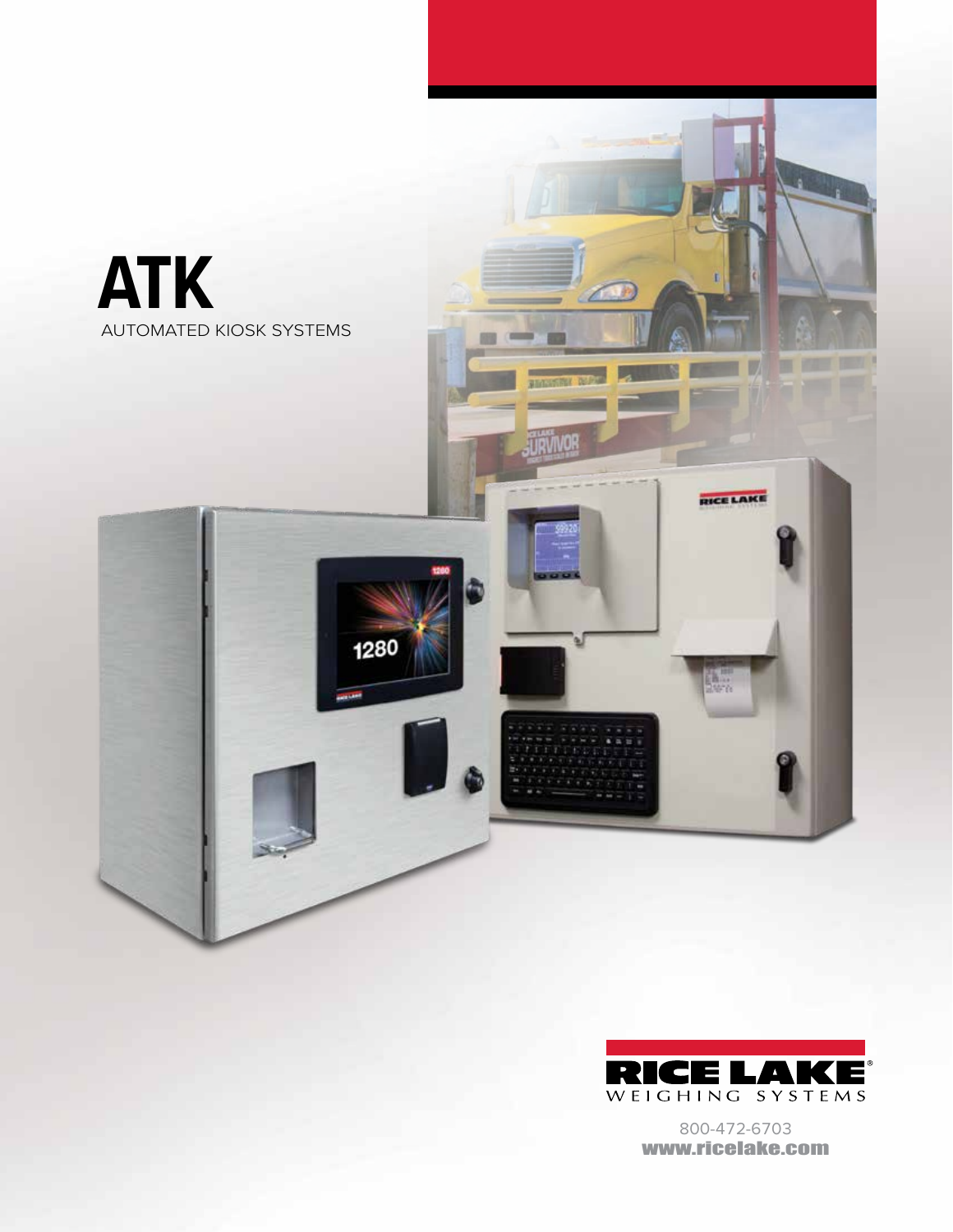



RICE LAKE

# **Automated Kiosk Systems Streamline Traffic and Data Management**

Rice Lake's Automated Kiosk Systems boost efficiency and optimize the flow of traffic in and out of your facility with fully automated or semi-unattended ticketing. With ticketing kiosks, drivers can check-in, weigh-in and -out, and print tickets without ever exiting the truck, increasing safety for your drivers. By automating everything from point-of-sale to account management,

this system virtually eliminates transaction errors.

Rice Lake's kiosks can integrate with the central office and accounting systems, no matter the size. The user-friendly interface is housed in a rugged, painted mild or stainless steel enclosure for long-lasting use. Automated kiosks are ideal for a variety of applications, including ports, transfer stations, landfills, warehouses, feed mills, grain terminals, chemical plants, construction sites, load-out facilities and more.

### ATK AUTOMATED KIOSK SYSTEMS

#### **Features**

- Fully automated solution for truck weighing
- Custom ticket formats
- User-friendly, intuitive operator prompting
- Complete data management with OnTrak® PC software
- Accurate weighing and data management with Rice Lake's advanced controllers
- Designed for unattended vehicle weighing

### **Benefits**

- Drivers remain in the vehicle, improving safety and reducing liability
- 24-hour automation expands service hours
- Improved traffic flow keeps busy drivers moving, increasing profits
- Less time in the yard means a more efficient delivery schedule
- Fewer transaction errors build stronger customer relationships
- Faster transactions create higher throughput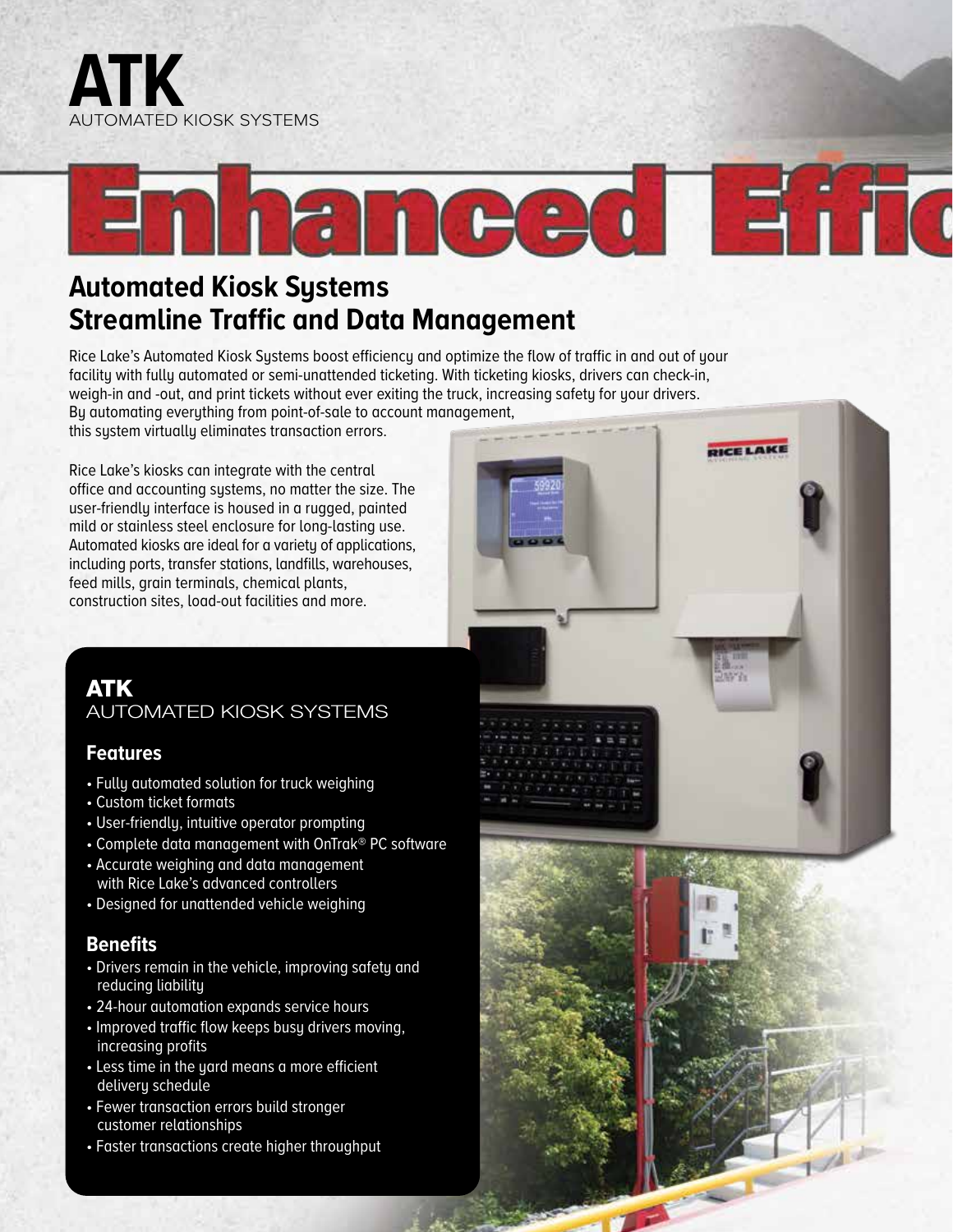**Check-In**

Fency

Use a check-in kiosk to identify the truck and check it into the facility. The driver can also use the kiosk keypad to verify or change load information, including customer, job, destination, product and load quantity.

### **Weigh-In**

A weigh-in kiosk performs the same functions as a check-in kiosk, but is able to capture and update the truck's tare weight through a connection to the scale.

# **Lane Verification**

Using a lane verification kiosk with silo load-out systems allows you to verify the truck is in the right place to receive the correct material during automated loading.

# **Ticket Printing**

Identify trucks weighed and loaded with a silo load-out system and print tickets for the loads using a ticket-printing kiosk.

# **Weigh-Out**

A weigh-out kiosk is used to identify trucks after they've been loaded and check them out of the facility.